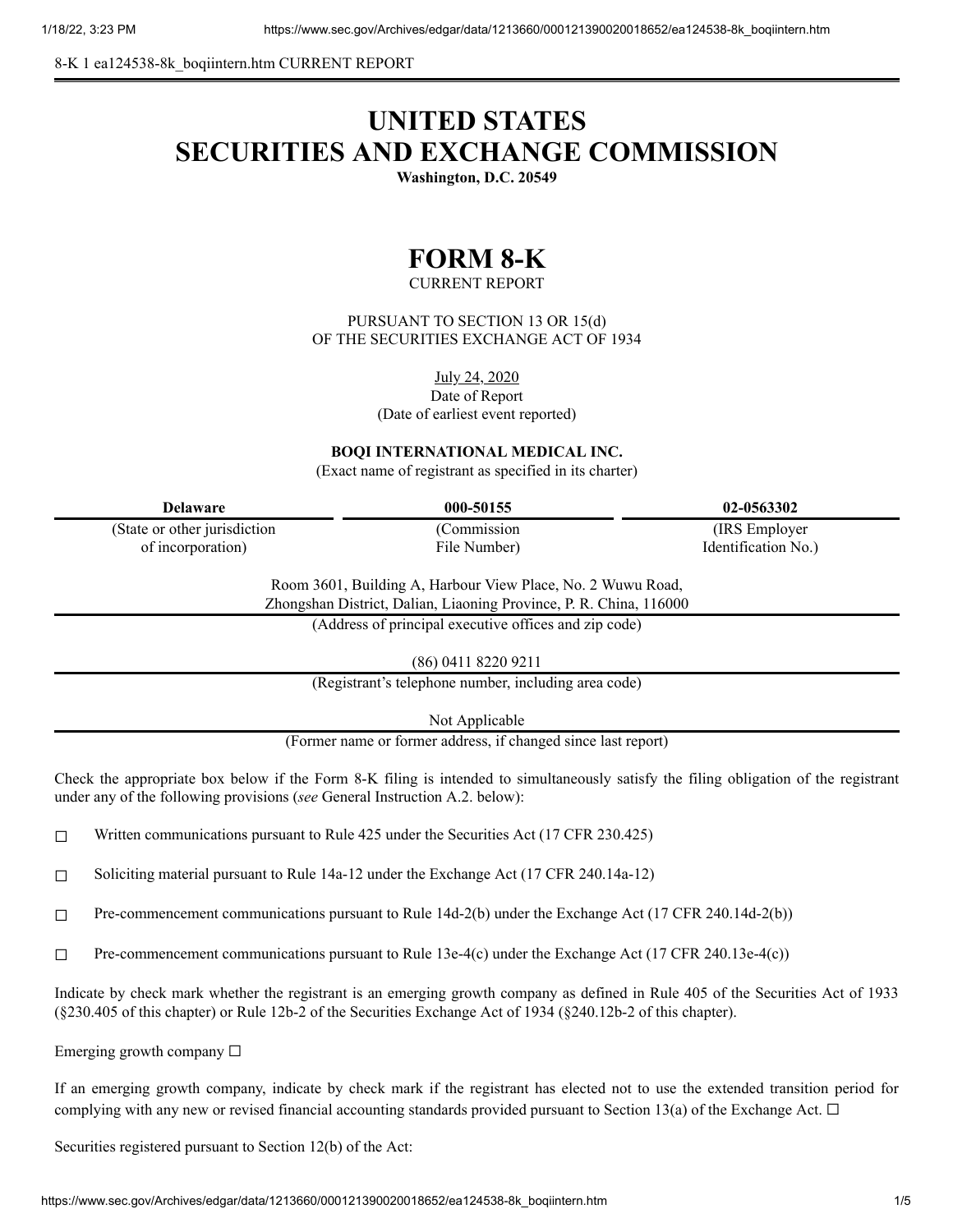| Title of each class             | <b>Trading Symbol(s)</b> | Name of each exchange on which |
|---------------------------------|--------------------------|--------------------------------|
|                                 |                          | registered                     |
| Common stock, \$0.001 par value | BIMI                     | <b>NASDAQ Stock Market</b>     |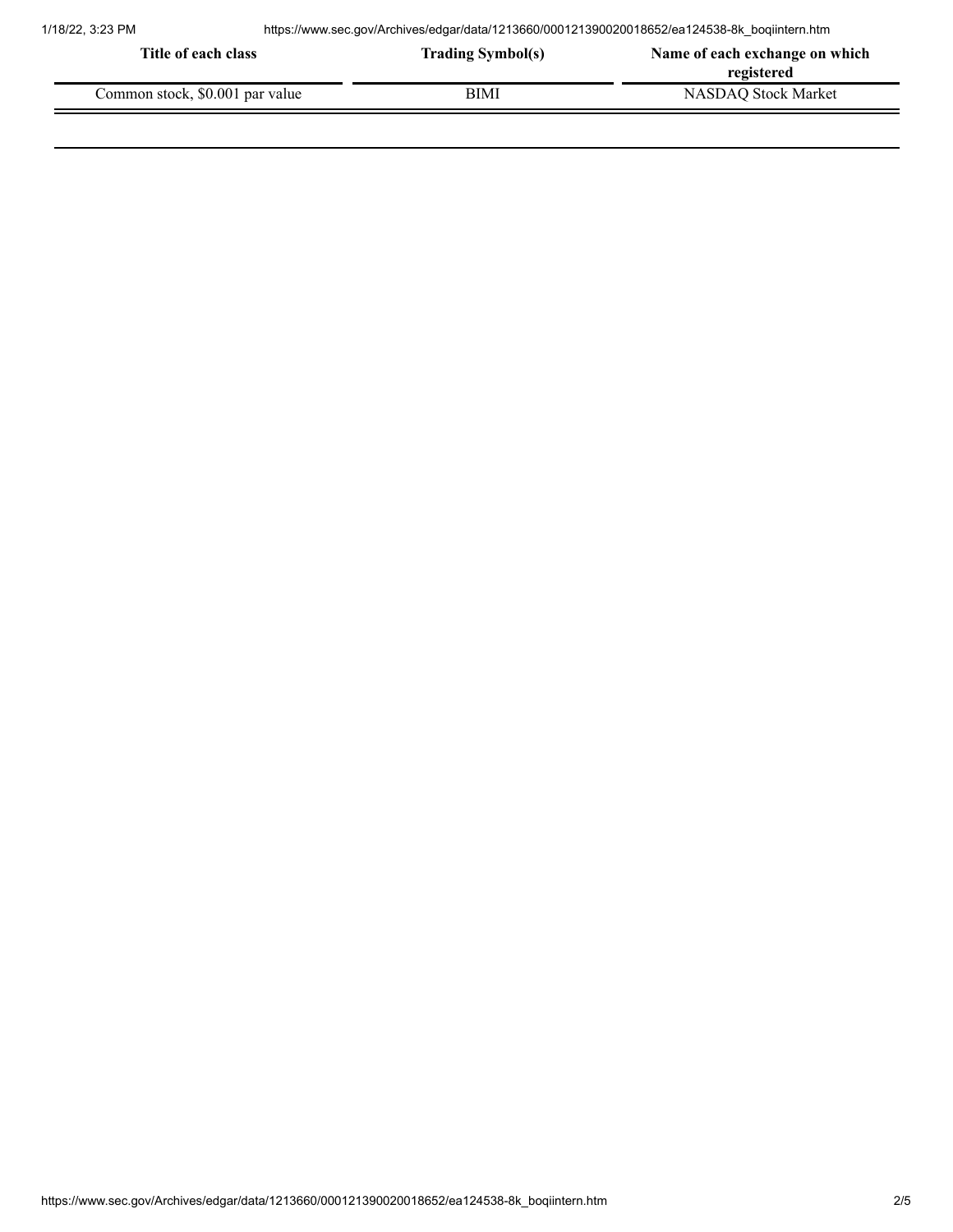#### **Item 5.07 — Submission of Matters to a Vote of Security Holders**

At the Registrant's Annual Meeting of Shareholders held on July 24, 2020, the shareholders ("Shareholders") of the Registrant entitled to vote at the meeting voted to (i) elect the five nominees named in the proxy statement (the "Proxy Statement") to serve as directors of the Registrant until the next annual meeting of stockholders and until their respective successors have been duly elected and qualified; (ii) approve, in accordance with Nasdaq Marketplace Rule 5635(d), the issuance of the Registrant's securities as set forth in proposal two in the Proxy Statement; (iii) approve, on an advisory basis, the compensation of the Registrant's executive officers named in the Proxy Statement; and (iv) ratify the appointment of HHC, LLP as the Registrant's independent registered public accounting firm for the year ending December 31, 2020.

1. The votes cast by Shareholders with respect to the election of directors were as follows:

|                 |           |                  | <b>Broker</b> |
|-----------------|-----------|------------------|---------------|
|                 | For       | Against/Withheld | Non-Votes     |
| Yongquan Bi     | 5,815,922 | 26,267           | 2,218,972     |
| Tiewei Song     | 5,813,651 | 28,538           | 2,218,972     |
| Mia Kuang Ching | 5,815,909 | 26,280           | 2,218,972     |
| Ju Li           | 5,812,369 | 29,820           | 2,218,972     |
| Fengsheng Tan   | 5,809,269 | 32,920           | 2,218,972     |

2. The votes cast by Shareholders with respect to the issuance of shares of the Registrant's securities in accordance with Nasdaq Marketplace Rule 5635(d) were as follows:

|           |                  |        | <b>Broker</b> |
|-----------|------------------|--------|---------------|
| For       | Against/Withheld | bstain | Non-Votes     |
| 5,763,321 | 66,319           | 12,549 | 2,218,972     |

3. The votes cast by Shareholders with respect to the non-binding advisory vote approving named executive officer compensation were as follows:

|          |                      |                                          | <u>Lating the set</u> |
|----------|----------------------|------------------------------------------|-----------------------|
| For      | 191 n et<br>Withheld | .                                        | Nor<br>VOLE.          |
| `'<br>ັ້ | 77<br>n,<br>$\sim$   | $\Delta 0^{\circ}$<br>᠇୰୵<br>--<br>- - - | $\sim$                |

4. The votes cast by Shareholders with respect to the ratification of the selection of HHC, LLP as the Registrant's independent registered public accounting firm for the fiscal year ending December 31, 2020 were as follows:

|                |                  |        | <b>DIVAVI</b>            |
|----------------|------------------|--------|--------------------------|
| $\mathbf{r}$   | 0.0100           |        | Non-                     |
| For            | 'Withheld        |        | - Votes                  |
| ---            |                  |        |                          |
| $\overline{a}$ | 1 O              | 56,260 | $\overline{\phantom{0}}$ |
| .885           | 11/ <sub>2</sub> |        |                          |

On July 27, 2020, the Registrant issued a press release announcing shareholder approval in accordance with Nasdaq Marketplace Rule 5635(d) of the issuance of the Registrant's securities in connection with a private placement to institutional investors. A copy of the press release is attached hereto as Exhibit 99.1 and is incorporated by reference herein.

The information under this Item 5.07, including Exhibit 99.1, is deemed "furnished" and not "filed" under Section 18 of the Securities Exchange Act of 1934, as amended (the "Exchange Act"), or otherwise subject to the liability of that section, and shall not be incorporated by reference into any registration statement or other document filed under the Securities Act of 1933, as amended, or the Exchange Act, except as shall be expressly set forth by specific reference in such filing.

The information in this Current Report on Form 8-K, including Exhibit 99.1, may contain forward-looking statements based on management's current expectations and projections, which are intended to qualify for the safe harbor of Section 27A of the Securities Act of 1933, as amended, and Section 21E of the Securities Exchange Act of 1934, as amended. The statements contained herein that are not historical facts are considered "forward-looking statements." Such forward-looking statements may be identified by, among other things, the use of forward-looking terminology such as "believes," "expects," "may," "will," "should," or "anticipates" or the negative thereof or other variations thereon or comparable terminology, or by discussions of strategy that involve risks and uncertainties. In particular, statements regarding the efficacy of investment in research and development are examples of such forwardlooking statements. The forward-looking statements include risks and uncertainties, including, but not limited to, the effect of political, economic, and market conditions and geopolitical events, including the current COVID-19 global crisis; legislative and regulatory changes that affect our business; the availability of funds and working capital; the actions and initiatives of current and potential competitors; investor sentiment; and our reputation. The Registrant does not undertake any responsibility to publicly release any

https://www.sec.gov/Archives/edgar/data/1213660/000121390020018652/ea124538-8k\_boqiintern.htm 3/5

Broker

Broker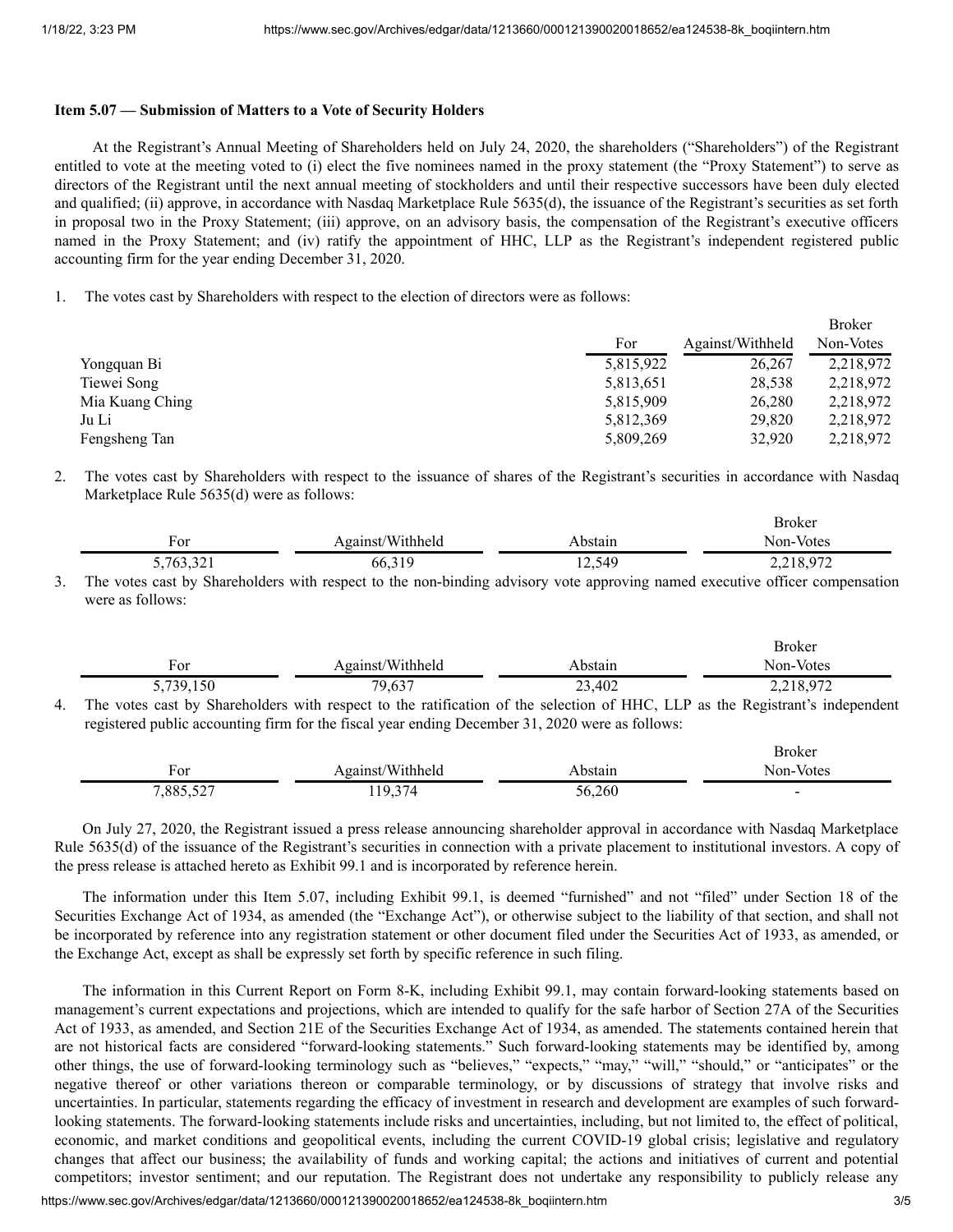1/18/22, 3:23 PM https://www.sec.gov/Archives/edgar/data/1213660/000121390020018652/ea124538-8k\_boqiintern.htm

revisions to these forward-looking statements to take into account events or circumstances that occur after the date of this report. Additionally, the Registrant does not undertake any responsibility to update you on the occurrence of any unanticipated events, which may cause actual results to differ from those expressed or implied by any forward-looking statements. The factors discussed herein are expressed from time to time in the Registrant's filings with the Securities and Exchange Commission available at http://www.sec.gov.

### **Item 9.01. Financial Statements and Exhibits**

(d) Exhibits

| No.  | <b>Exhibit</b> Description                |
|------|-------------------------------------------|
| 99.1 | <u>Press Release, dated July 27, 2020</u> |

1